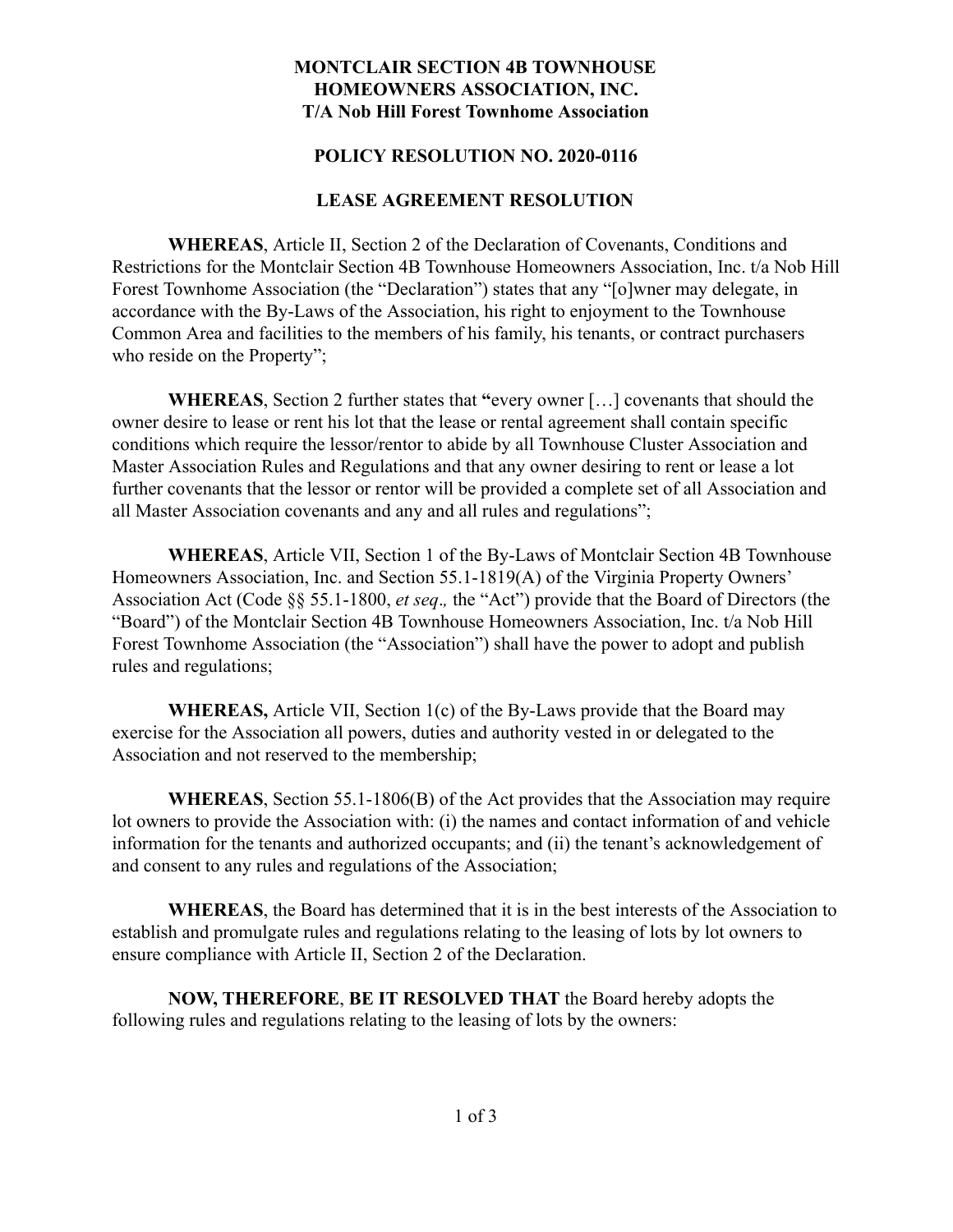# **I. LEASE AGREEMENTS - Requirements**

- A. Written. All lease agreements must be in writing.
- B. Compliance with Documents . All lease agreements must contain clauses stating that the tenants and all other occupants of the lot must comply with the Declaration, Articles of Incorporation, By-Laws, the Montclair Property Owners Association Declaration, and any rules and regulations promulgated by the Board and/or the Montclair Property Owners Association
- C. Acknowledgment. All lot owners leasing their lots must provide their tenants with copies of the foregoing documents and must have their tenants execute written acknowledgments of receiving and consenting to the same. A sample acknowledgement is attached to this Resolution as Exhibit A.
- D. Tenant Roster. All lot owners who lease their lots must provide the Association with an up-to-date list of the names, contact information, and vehicle information for all occupants residing in their lots at the start of each new lease and must promptly notify the Association of any changes.

# **II. ENFORCEMENT.**

- A. Suspension of Privileges. The Association may suspend the right of a lot owner (and that lot owner's tenants) to use the facilities and services provided through the Association (including parking privileges) for violations of this Resolution. Suspension of privileges will not occur until the Association has given the lot owner written notice of the violation and an opportunity for a hearing in front of the Board in accordance with Section 55.1-1819 of the Act and any other procedures that may be adopted by the Board.
- C. Other Remedies. The Board the right to take such other measures as it deems reasonable and as may be otherwise provided for under the Declaration to enforce the provisions of this Resolution.
- ATTEST: This resolution was adopted by the Board of Directors for the Association on

January 16, 2020.

President of the Board of Directors (signature on file)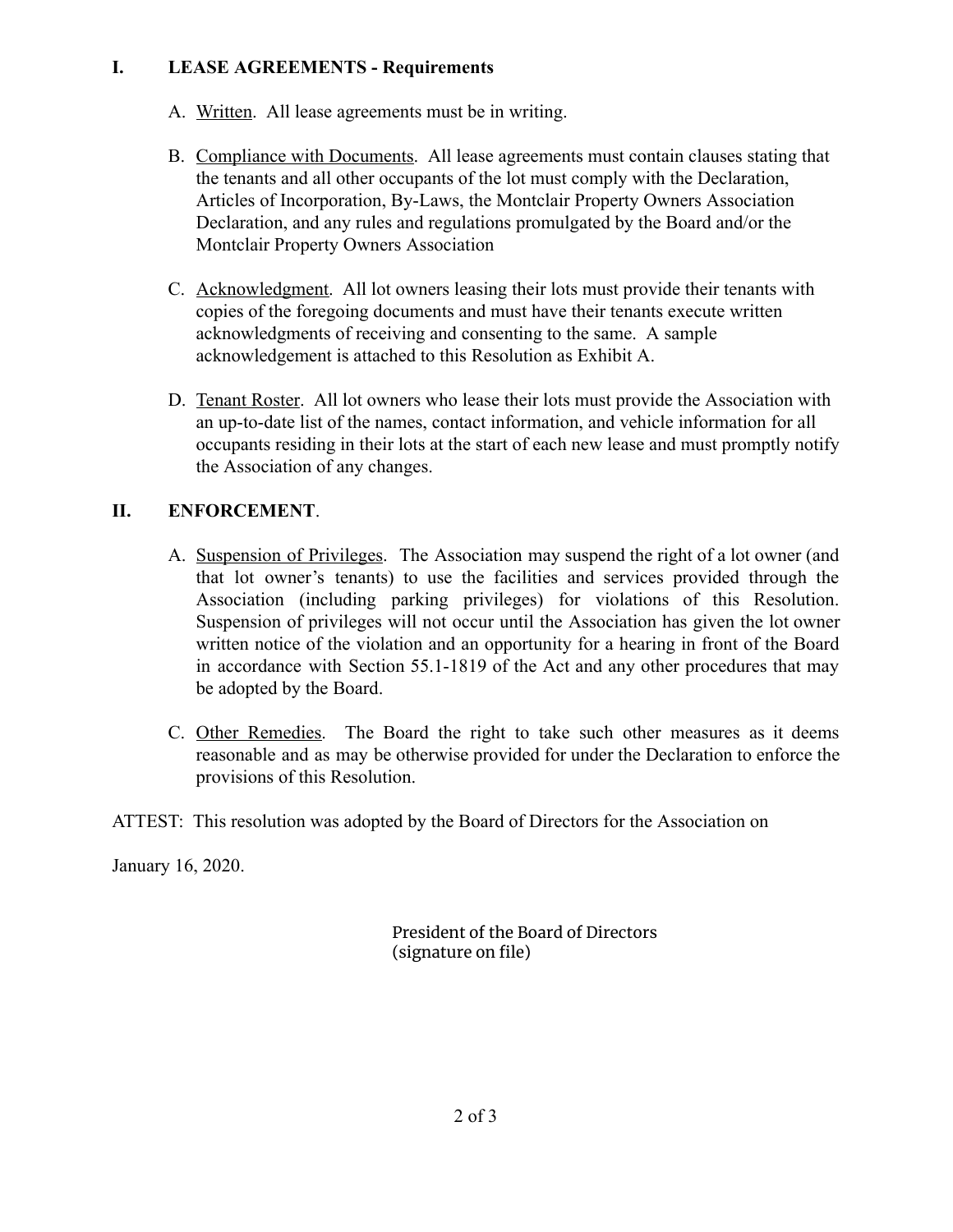# **MONTCLAIR SECTION 4B TOWNHOUSE HOMEOWNERS ASSOCIATION, INC. T/A Nob Hill Forest Townhome Association**

## **RESOLUTION ACTION RECORD**

Resolution Type: Policy, No. 2020-0116

Pertaining to: Lease Agreements

Duly adopted at a meeting of the Board of Directors of Montclair Section 4B Townhouse Homeowners Association, Inc. t/a Nob Hill Forest Townhome Association held January 16, 2020.

Motion by: President Seconded by Vice President

|                | <b>YES</b> | N <sub>O</sub> | <b>ABSTAIN</b> | <b>ABSENT</b> |
|----------------|------------|----------------|----------------|---------------|
| President      | X          |                |                |               |
| Vice President | X          |                |                |               |
| Treasurer      | X          |                |                |               |
| Secretary      | X          |                |                |               |
| Member         |            |                |                | X             |

ATTEST: Secretary of the Board of Directors (signature on file)

Distributed to all 216 owners of record via First Class mail on 2/7/20 and posted on cavaliermanagementhoa.com.